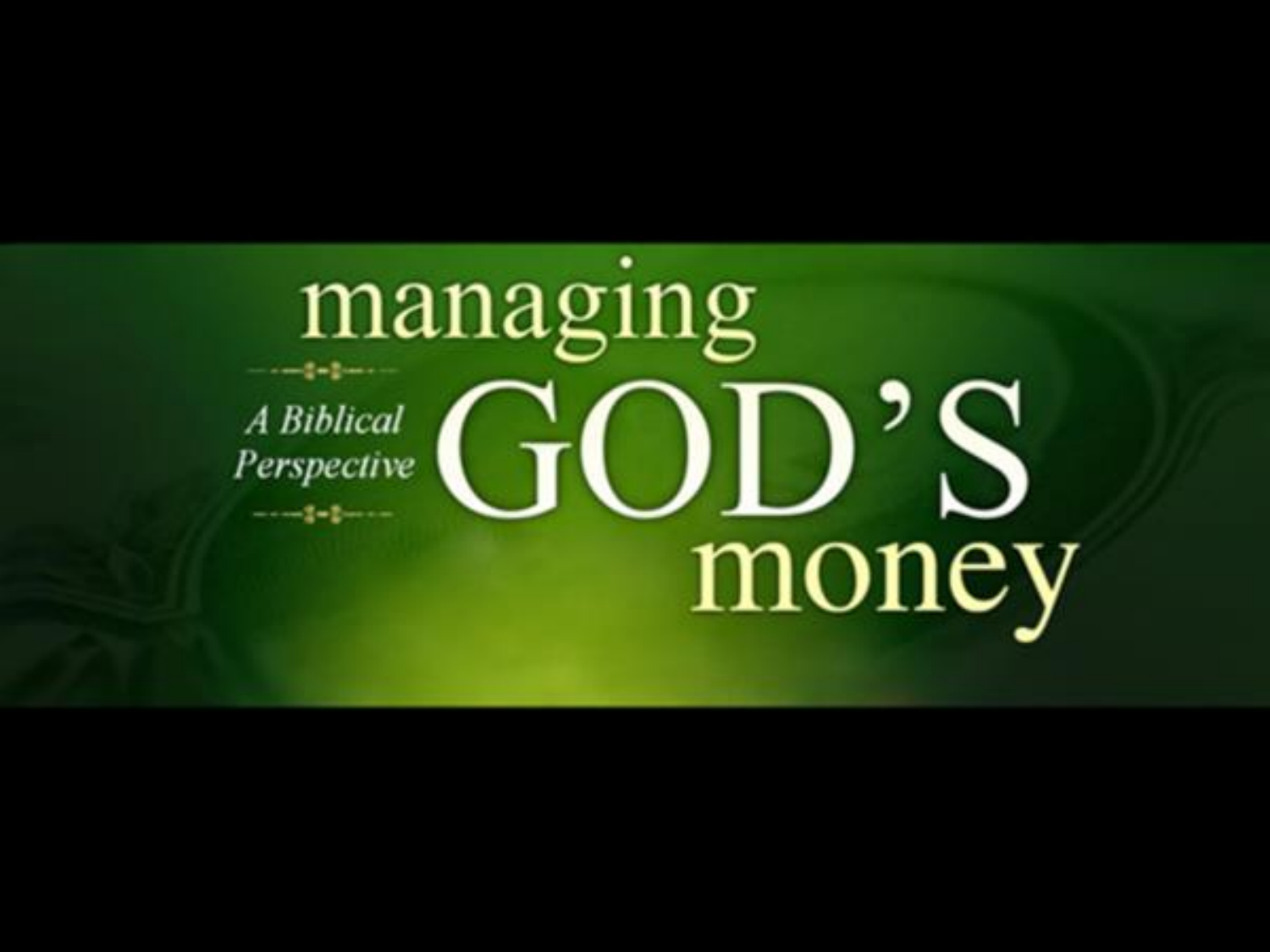#### Five Stages of a Financial Journey

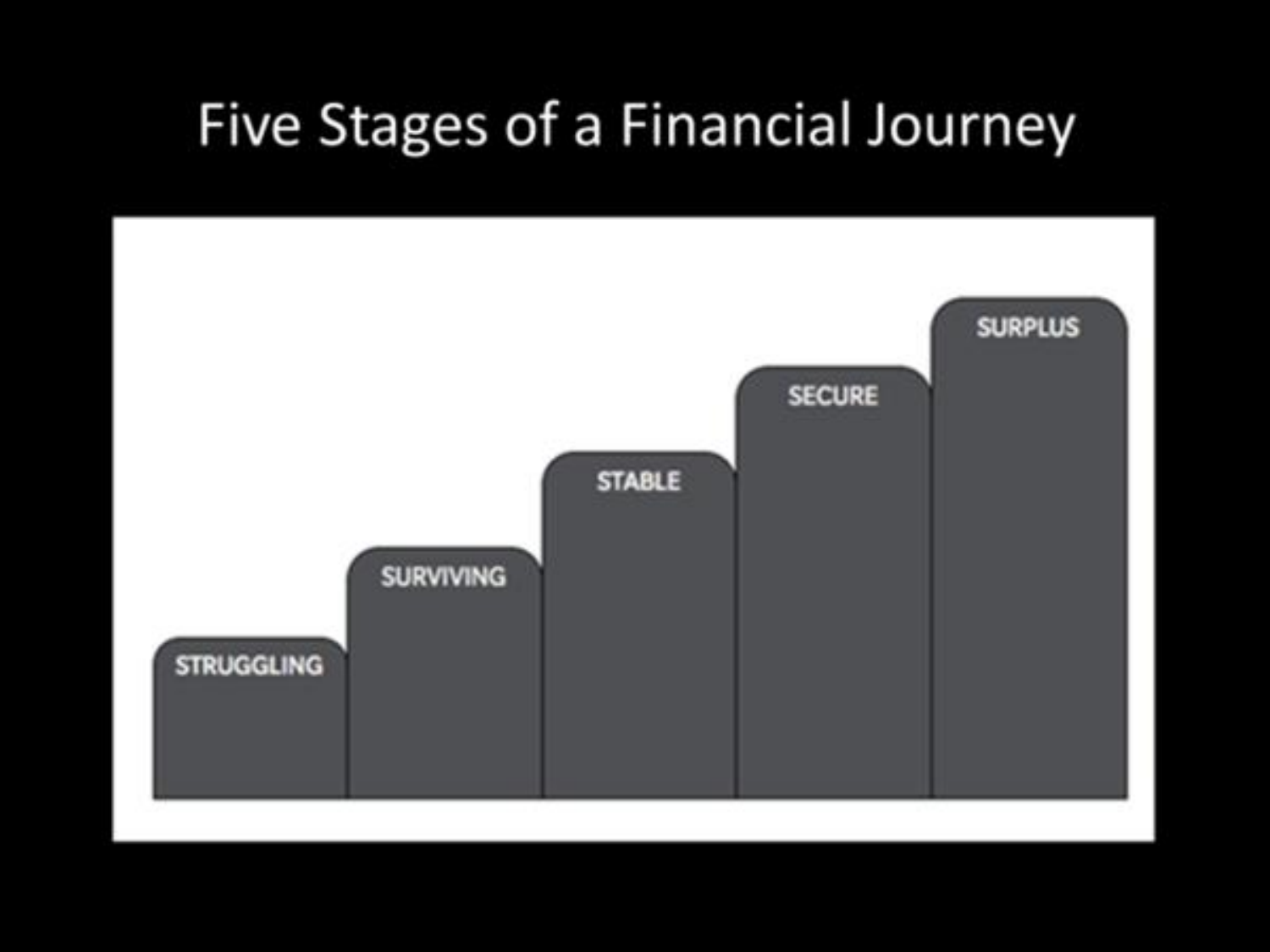## Five principles help you get to your next step

- 1. Spend less than you earn
- 2. Avoid the use of debt
- 3. Build margin (save)
- 4. Set long term goals
- 5. Give generously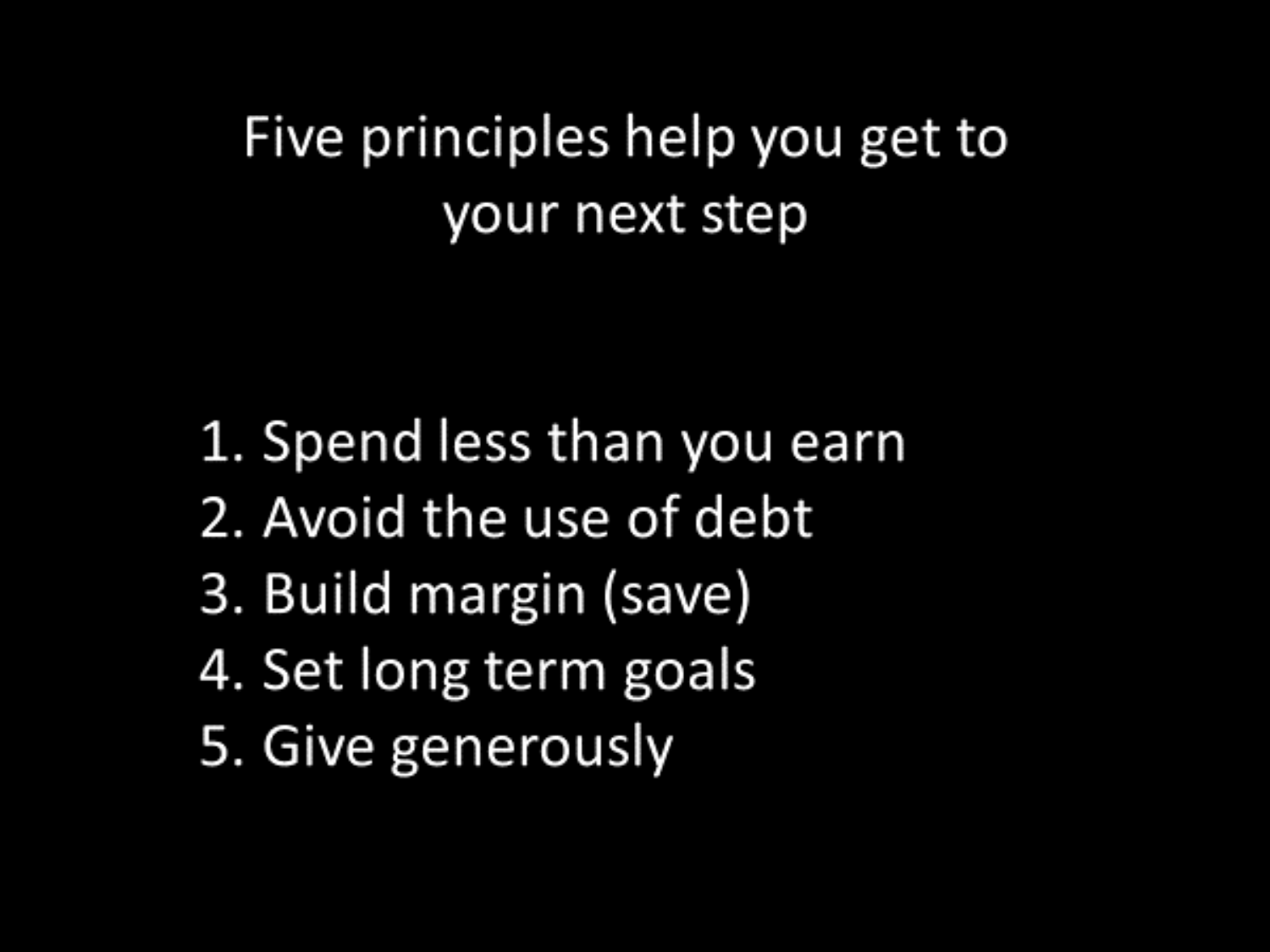### Five principles help you get to your next step

- 1. Spend less than you earn
- 2. Avoid the use of debt
- 3. Build margin (save)
- 4. Set long term goals
- 5. **Give generously**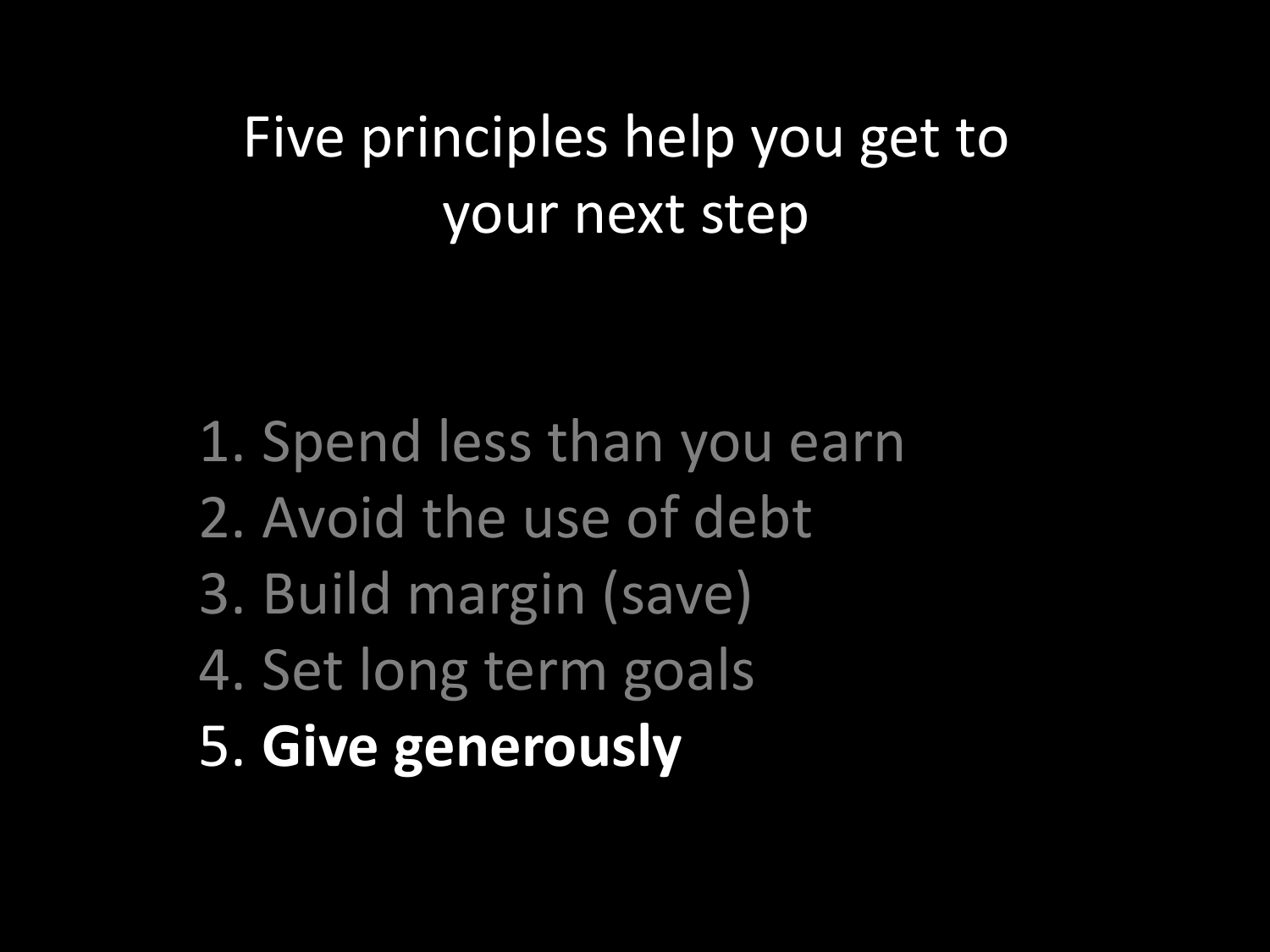# Why should I give?

- 
- 
- 
- 
- 
-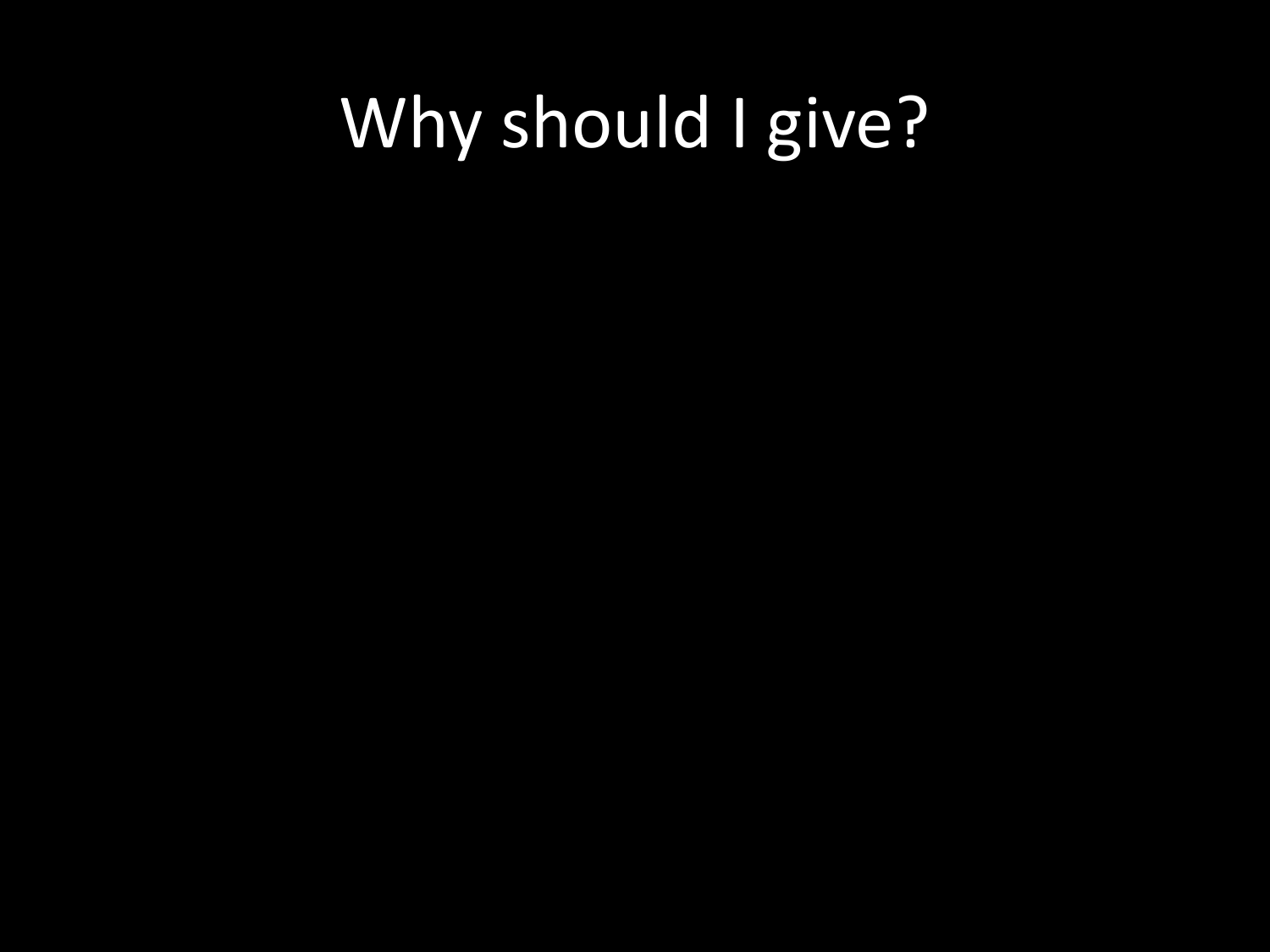# Why should I give?

Good will come to the one who lends generously…

#### Psalm 112:5

A generous person will be enriched… Proverbs 11:25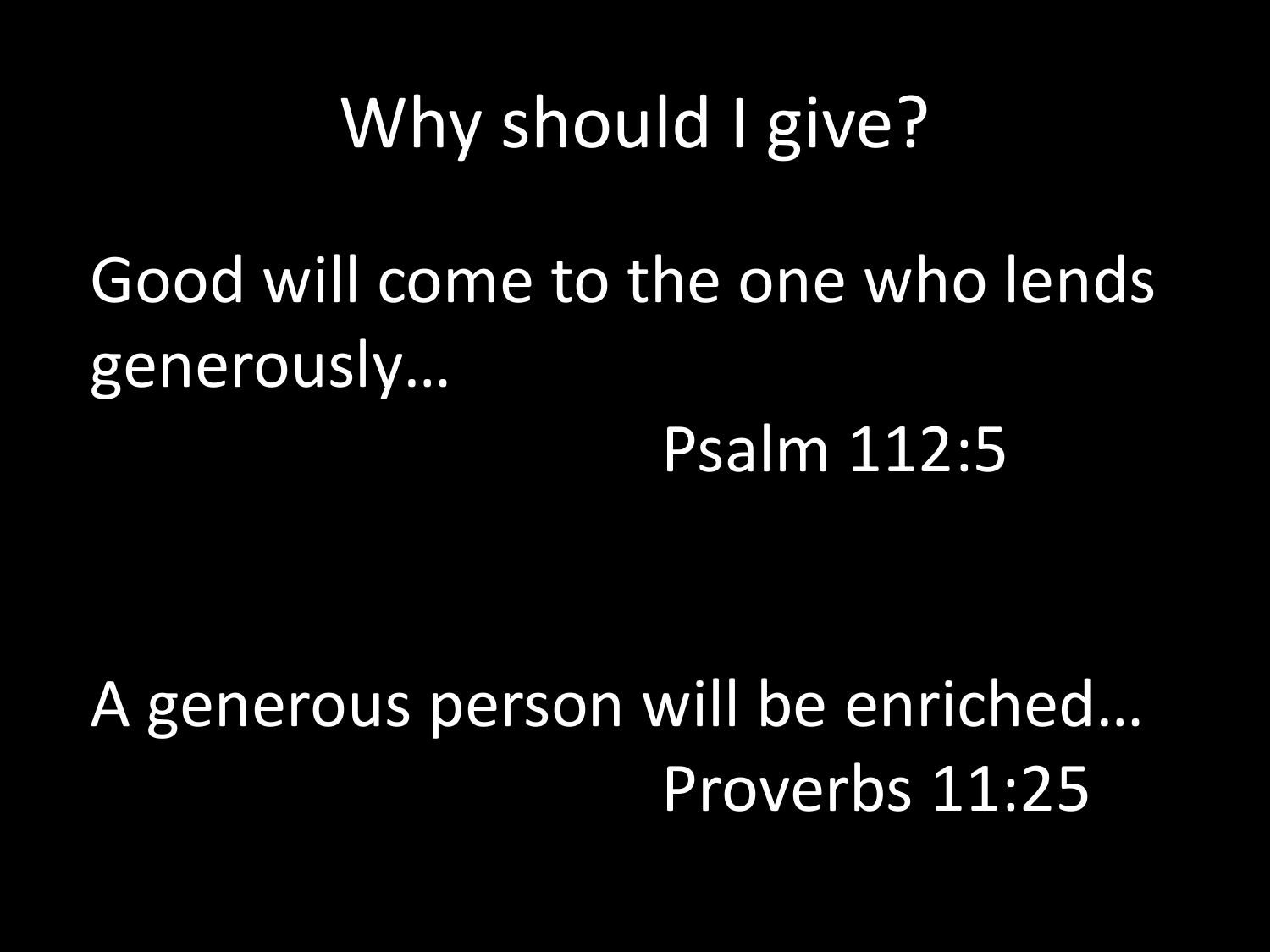# Why should I give?

The person who sows sparingly will also reap sparingly, and the person who sows generously will also reap generously. Each person should do as he has decided in his heart—not reluctantly or out of compulsion, since God loves a cheerful giver. 2 Corinthians 9:6,7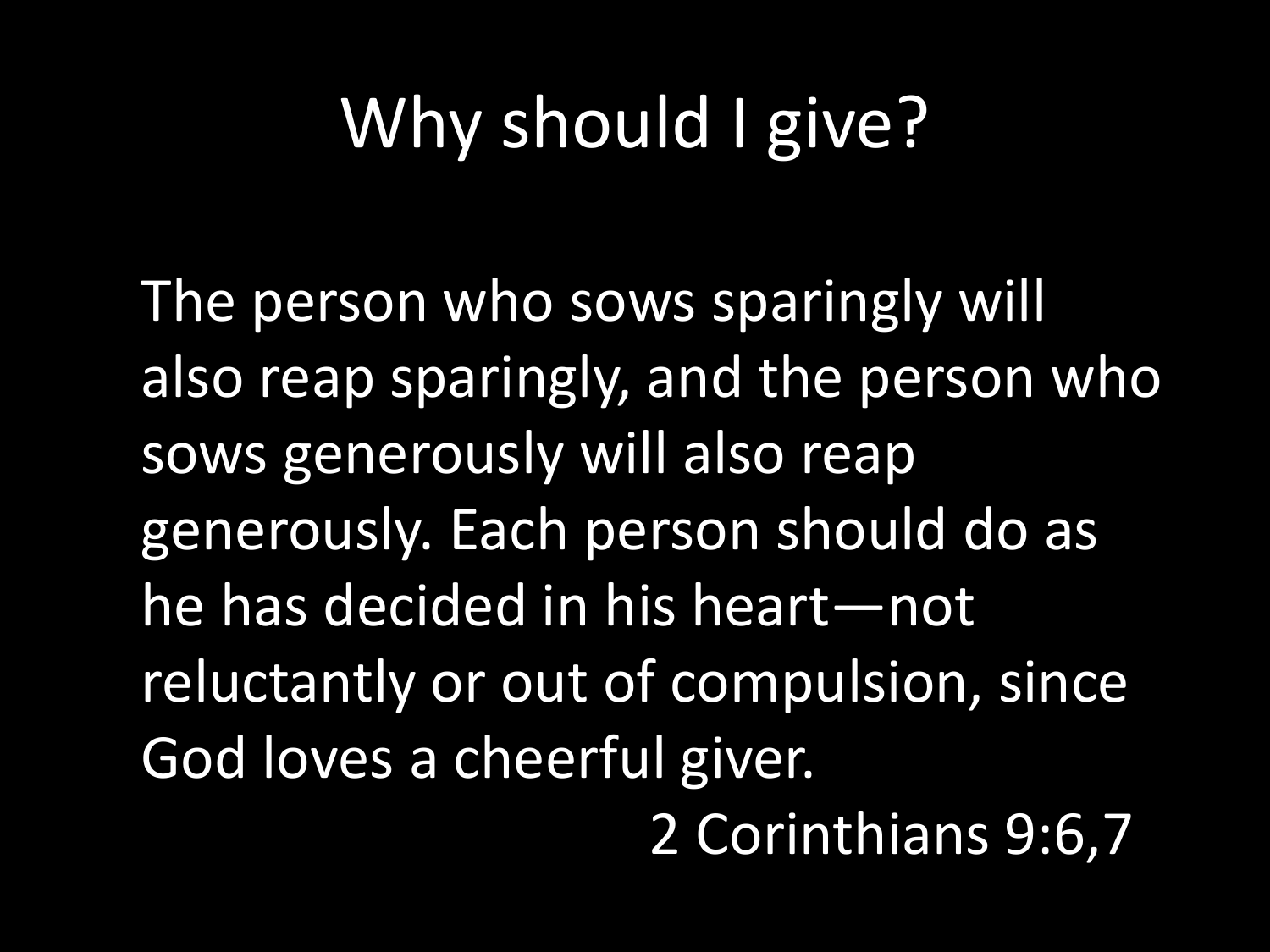## John 6:1-15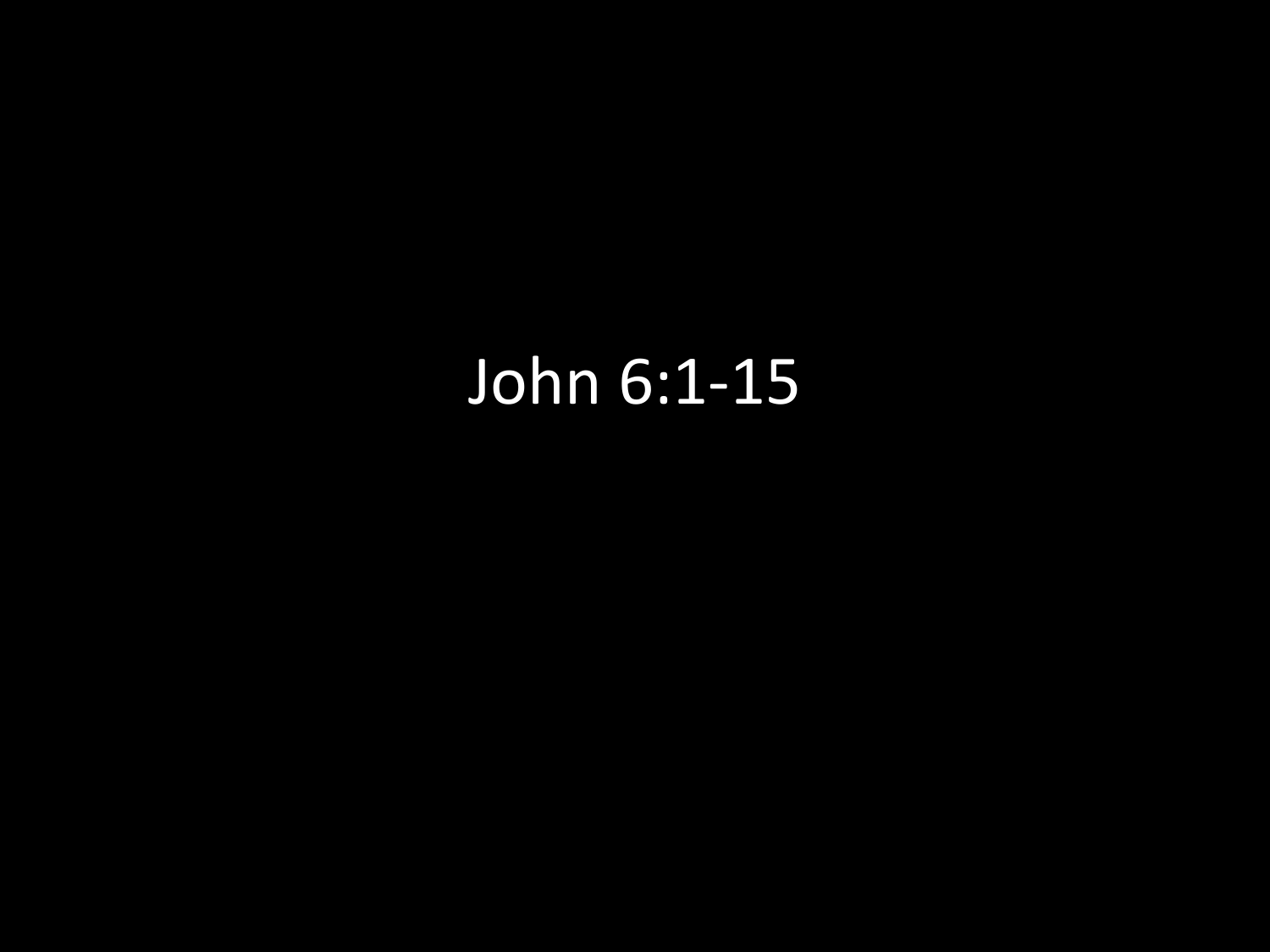Each person should do as he has decided in his heart—not reluctantly or out of compulsion, since God loves a cheerful giver. 2 Corinthians 9:7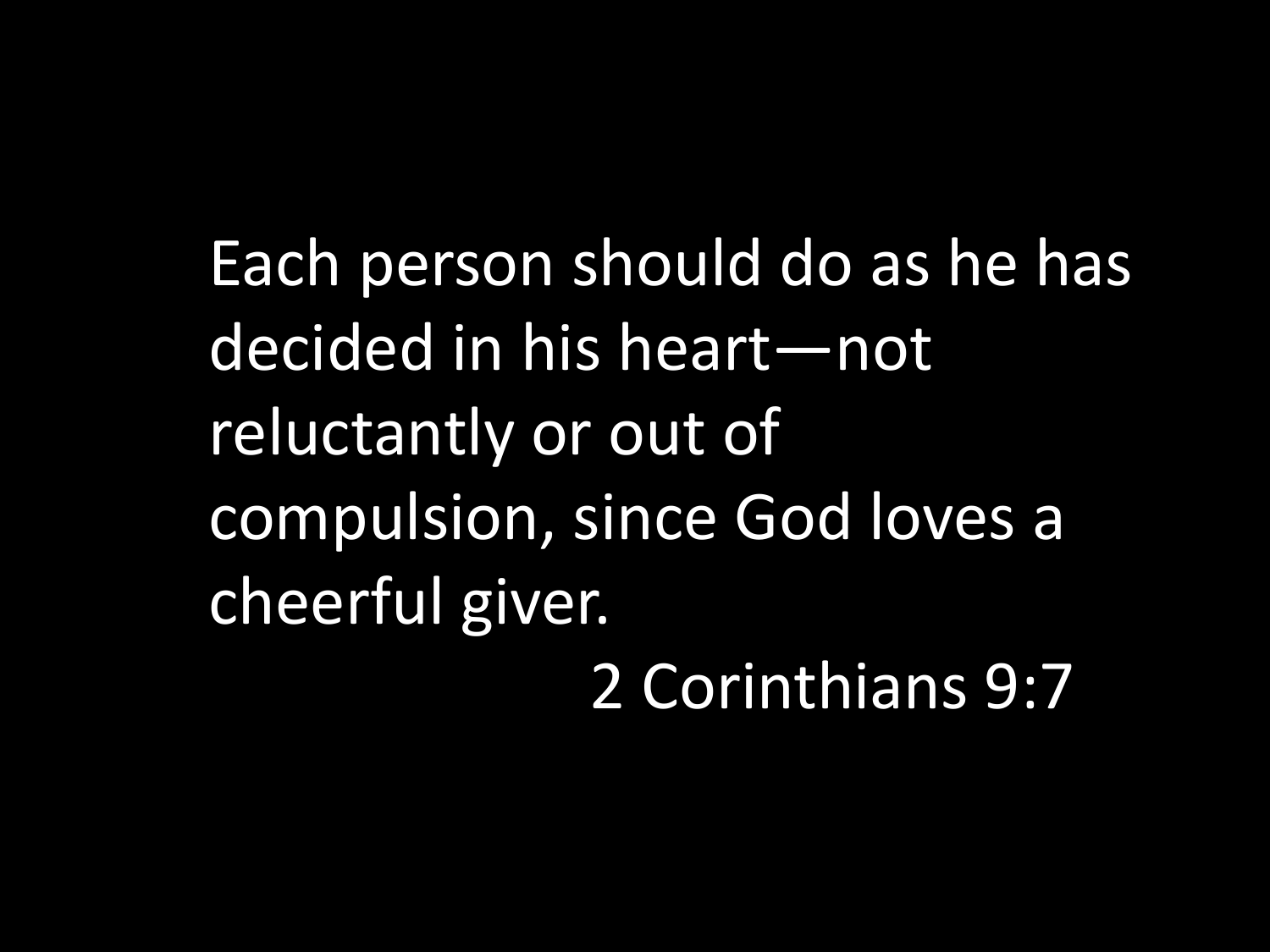## What Is Tithing?

#### Tithe = tenth part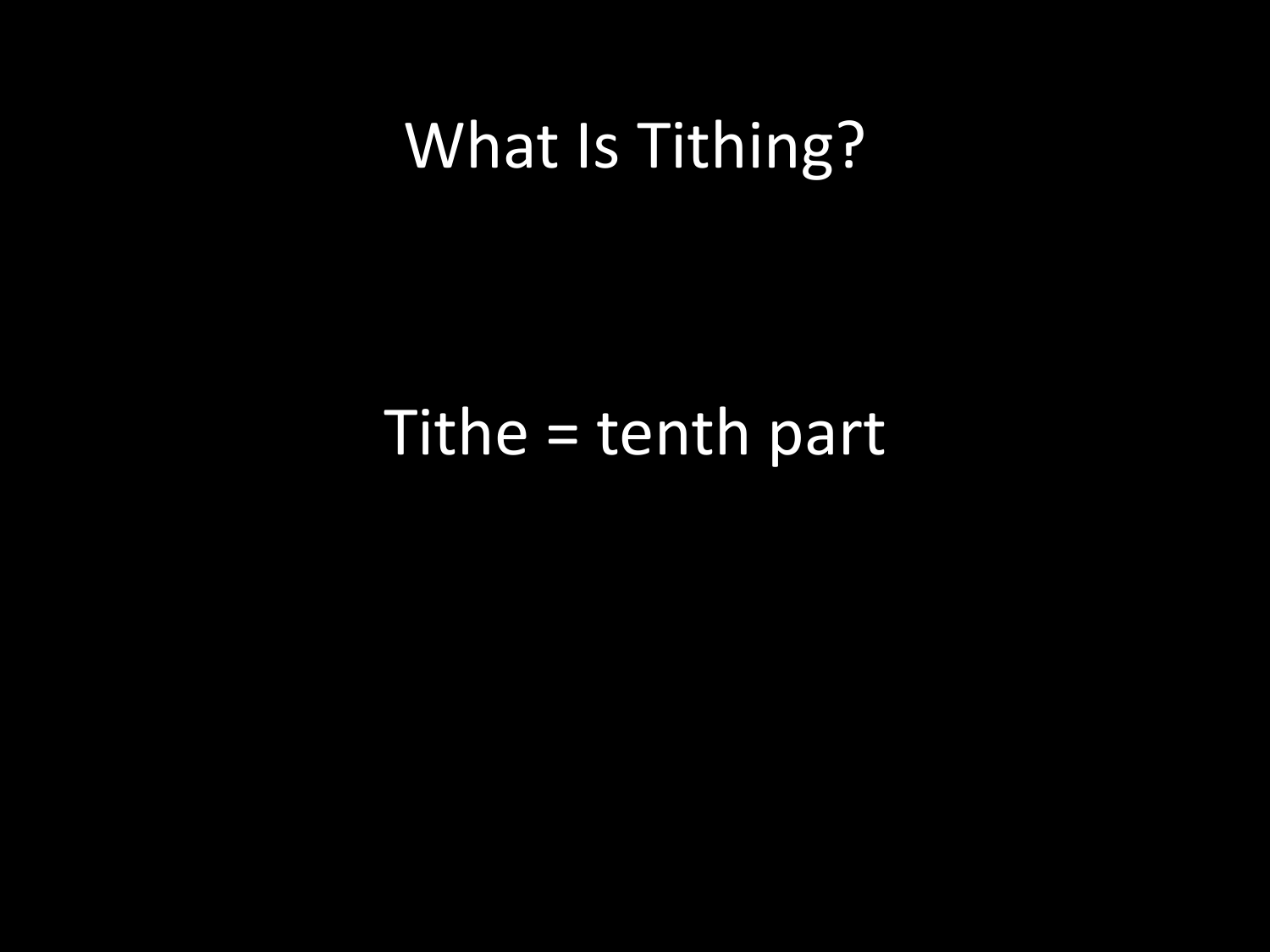## What Is Tithing?

Every tenth of the land's produce, grain from the soil or fruit from the trees, belongs to the Lord; it is holy to the Lord. Leviticus 27:30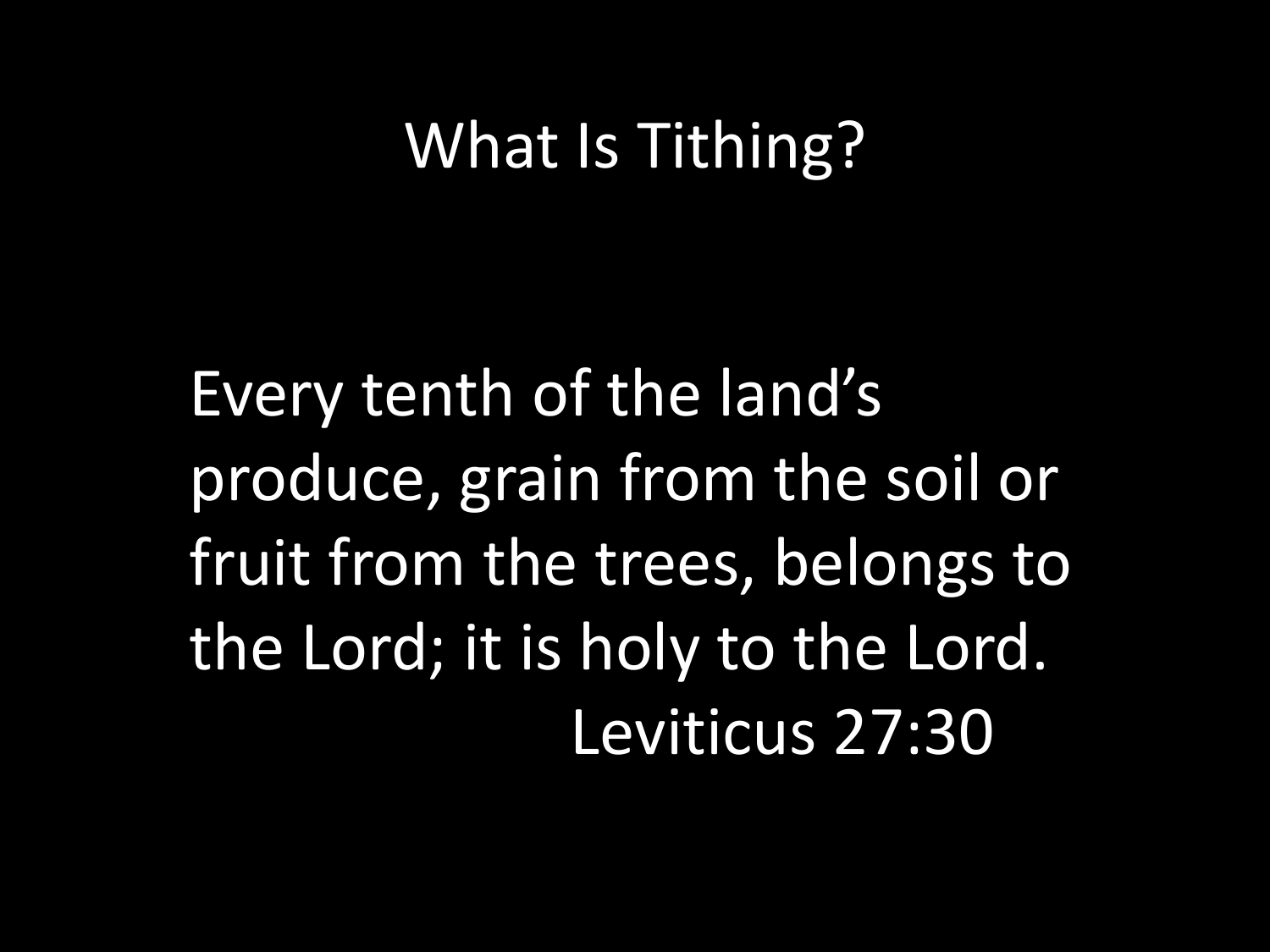## What Is Tithing?

Honor the Lord with your possessions and with the first produce of your entire harvest. Proverbs 3:9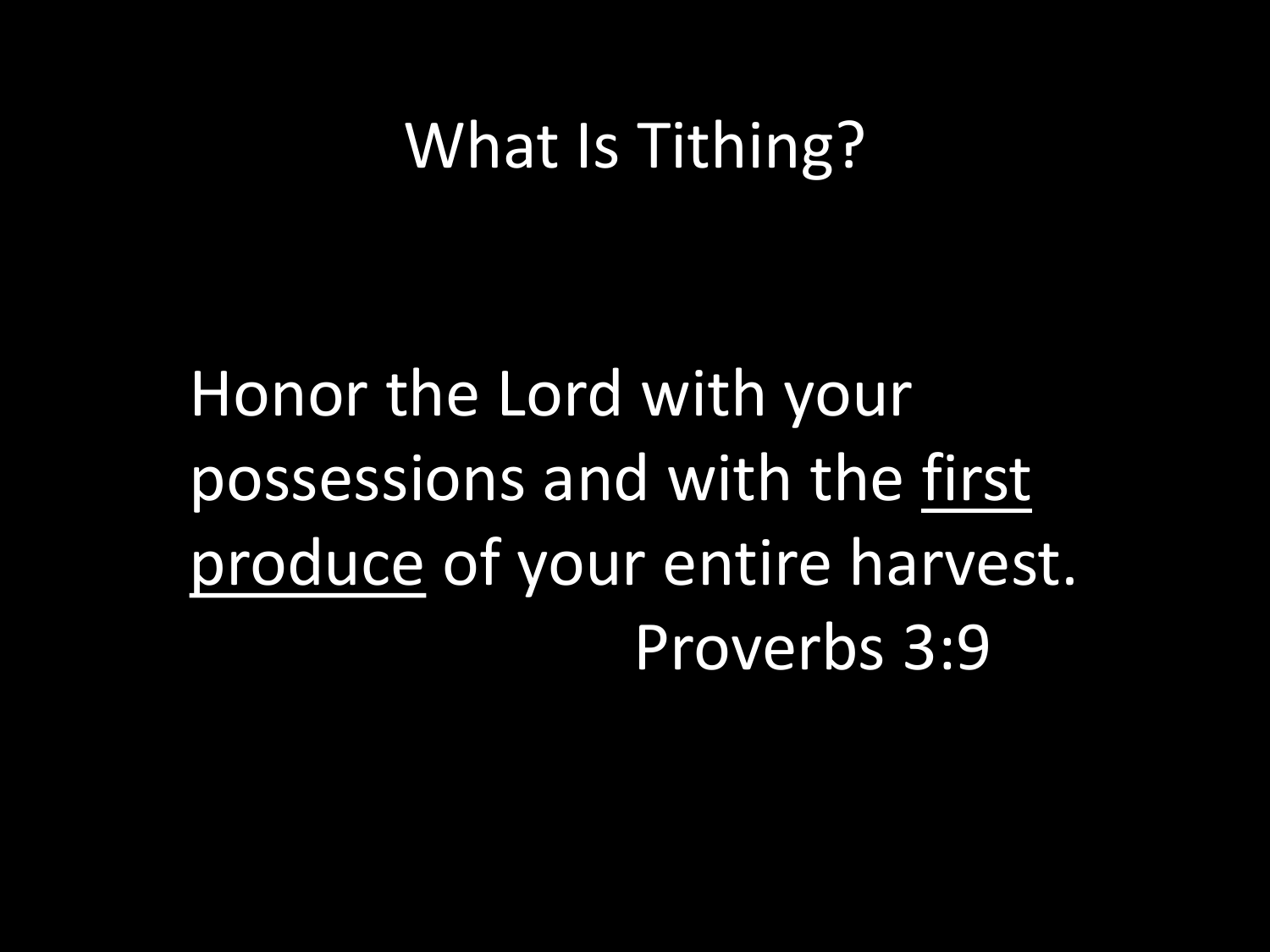Five Ways To Use Your Money

- Giving
- Living expenses
- Debt repayment
- Taxes
- Saved- cash flow margin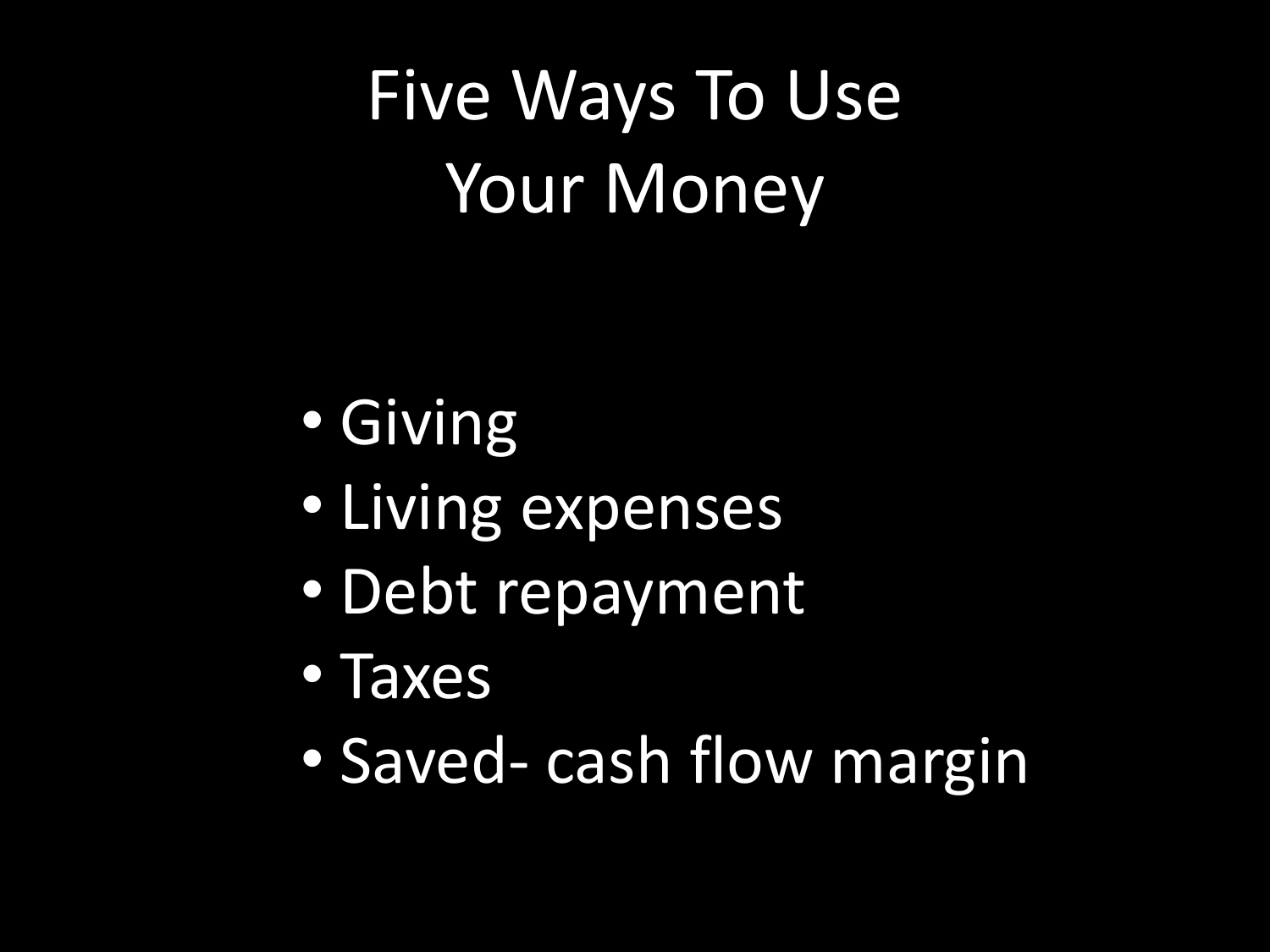## Biblical Priorities on Spending

- 1. Giving-
- 2. Taxes-
- 3. Debt repayment-
- 4. Saving- cash flow-
- 5. Living expenses-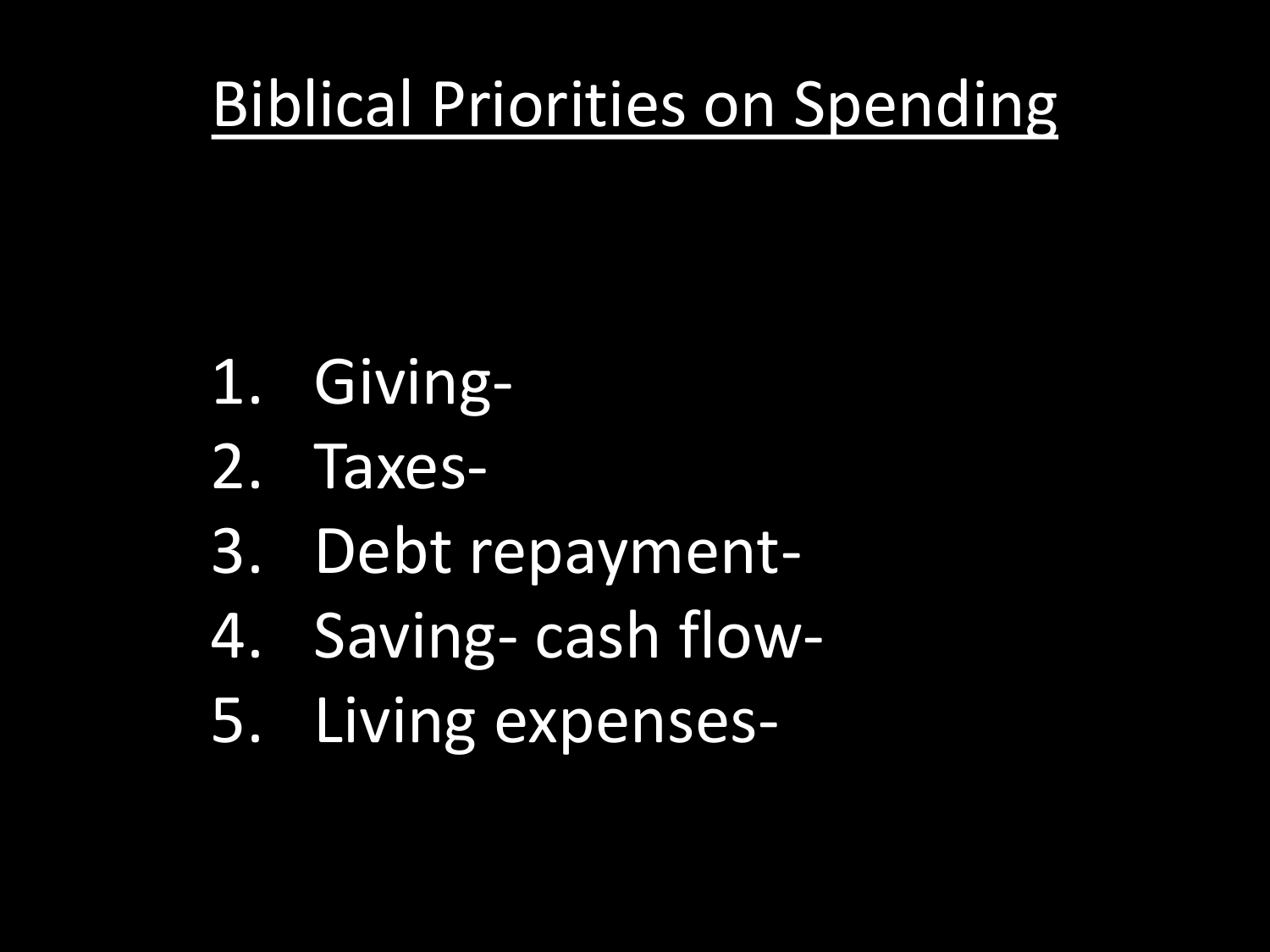## Most People's Priorities on Spending

- 1. Lifestyle-living expenses
- 2. Taxes -
- 3. Debt repayment -
- 4. Saving-
- 5. Giving -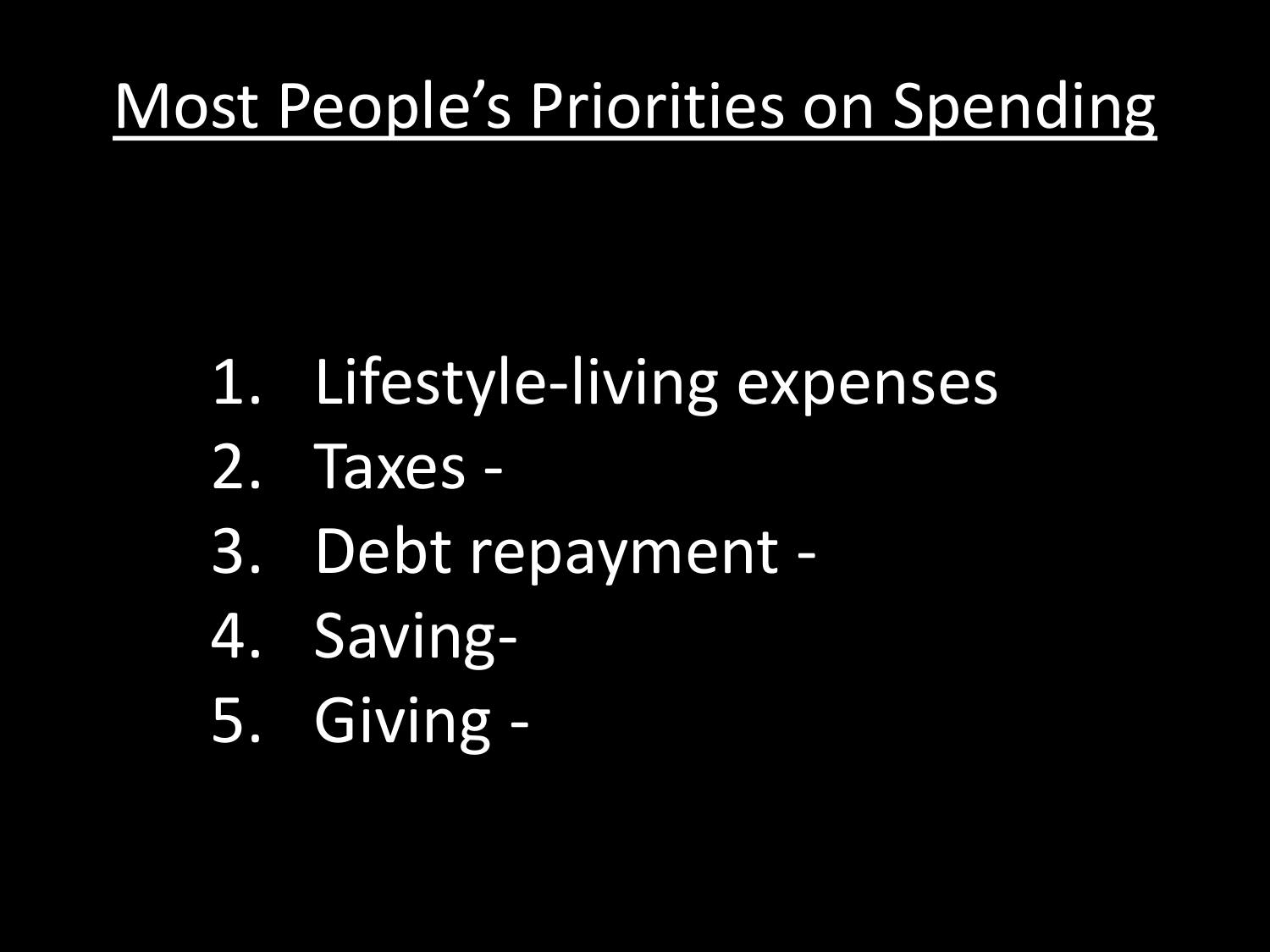# Priorities

#### **Biblical Priorities**

#### **Most People's Priorities**

- 1. Giving-
- 2. Taxes-
- 3. Debt repayment-
- 4. Saving- cash flow-
- 5. Living expenses-
- 1. Living expenses
- 2. Taxes -
- 3. Debt repayment -
- 4. Saving-
- 5. Giving -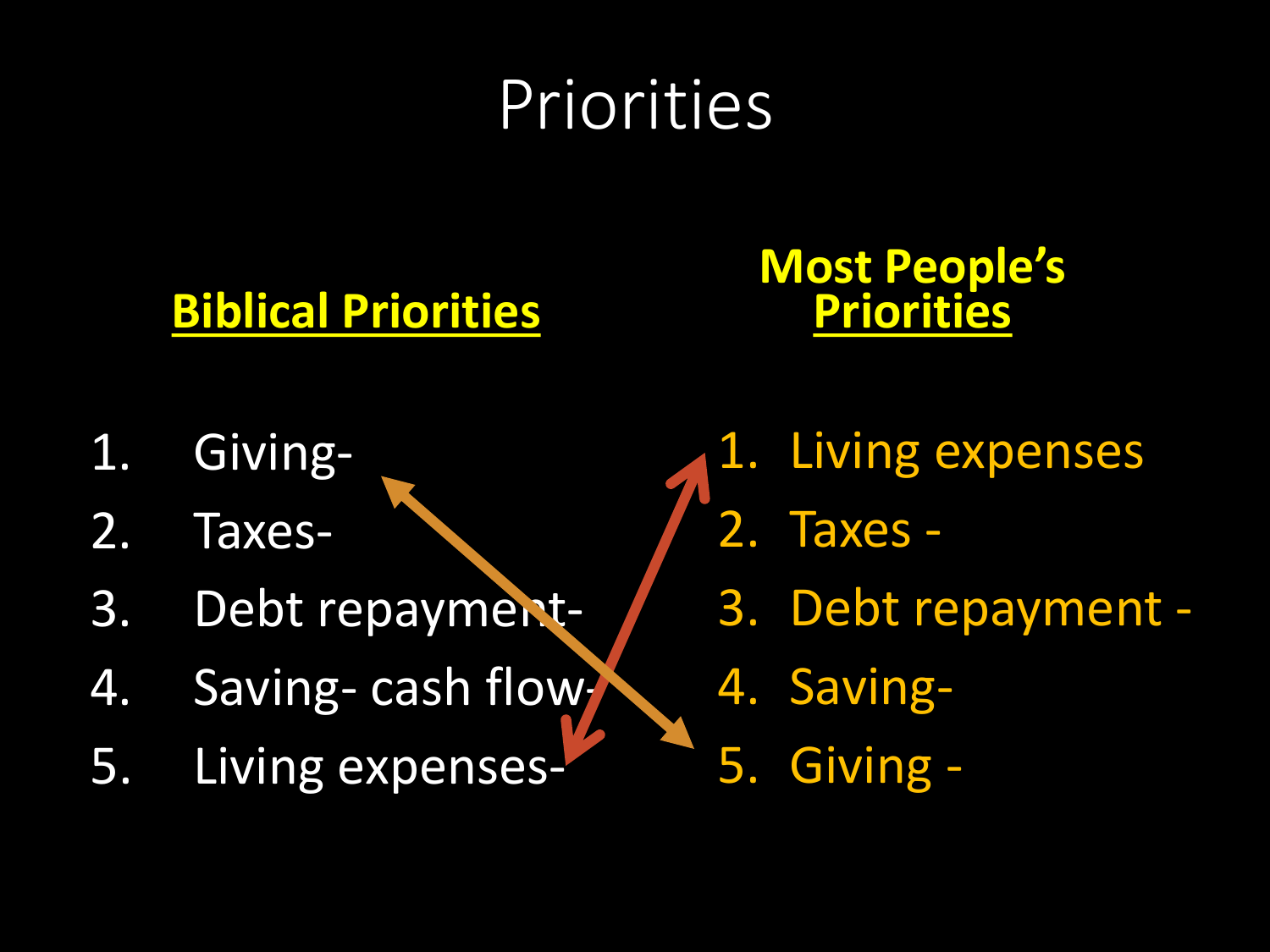## What's the Difference Between Tithes and Offerings?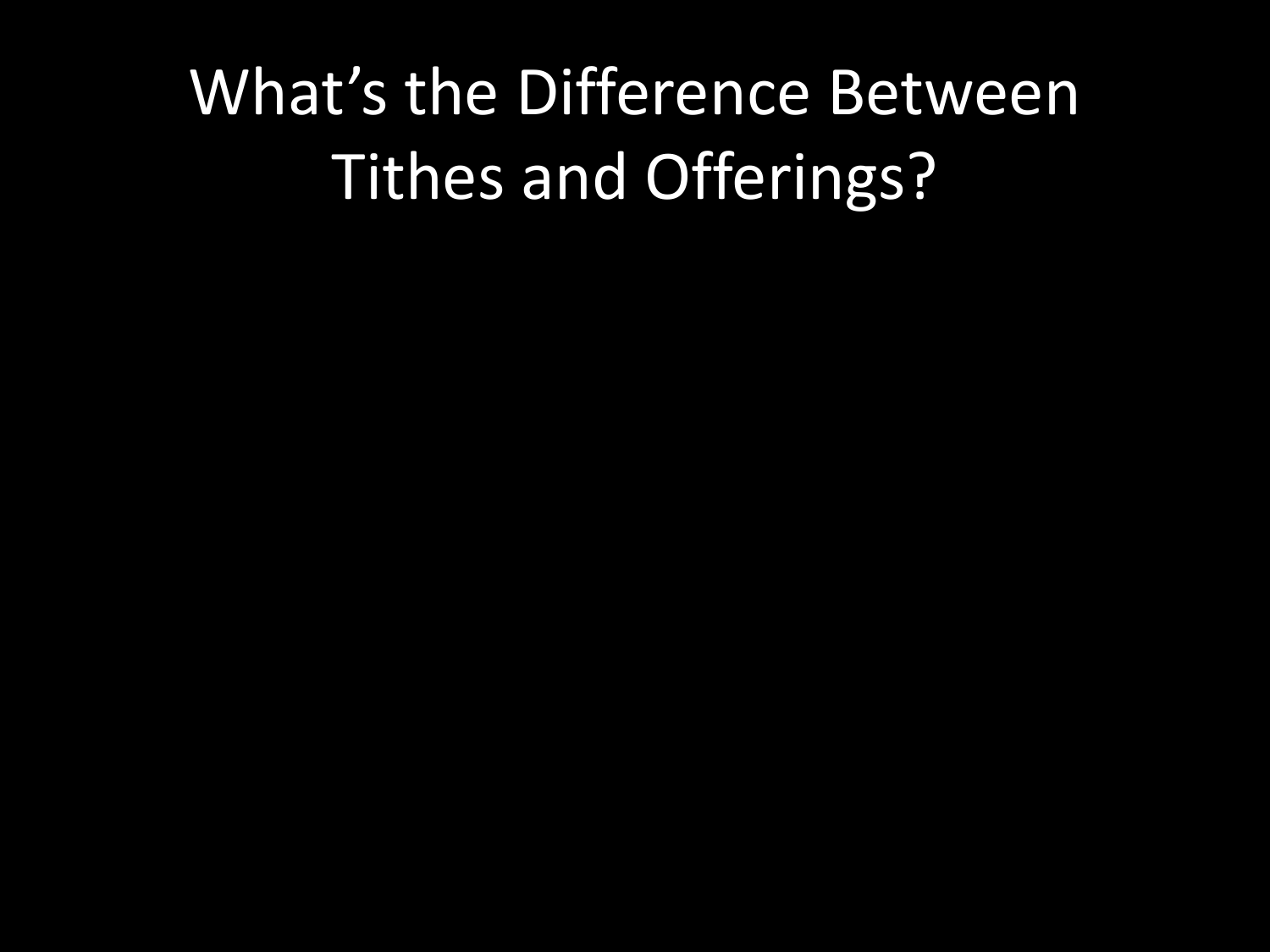Is tithing still followed in the New Testament?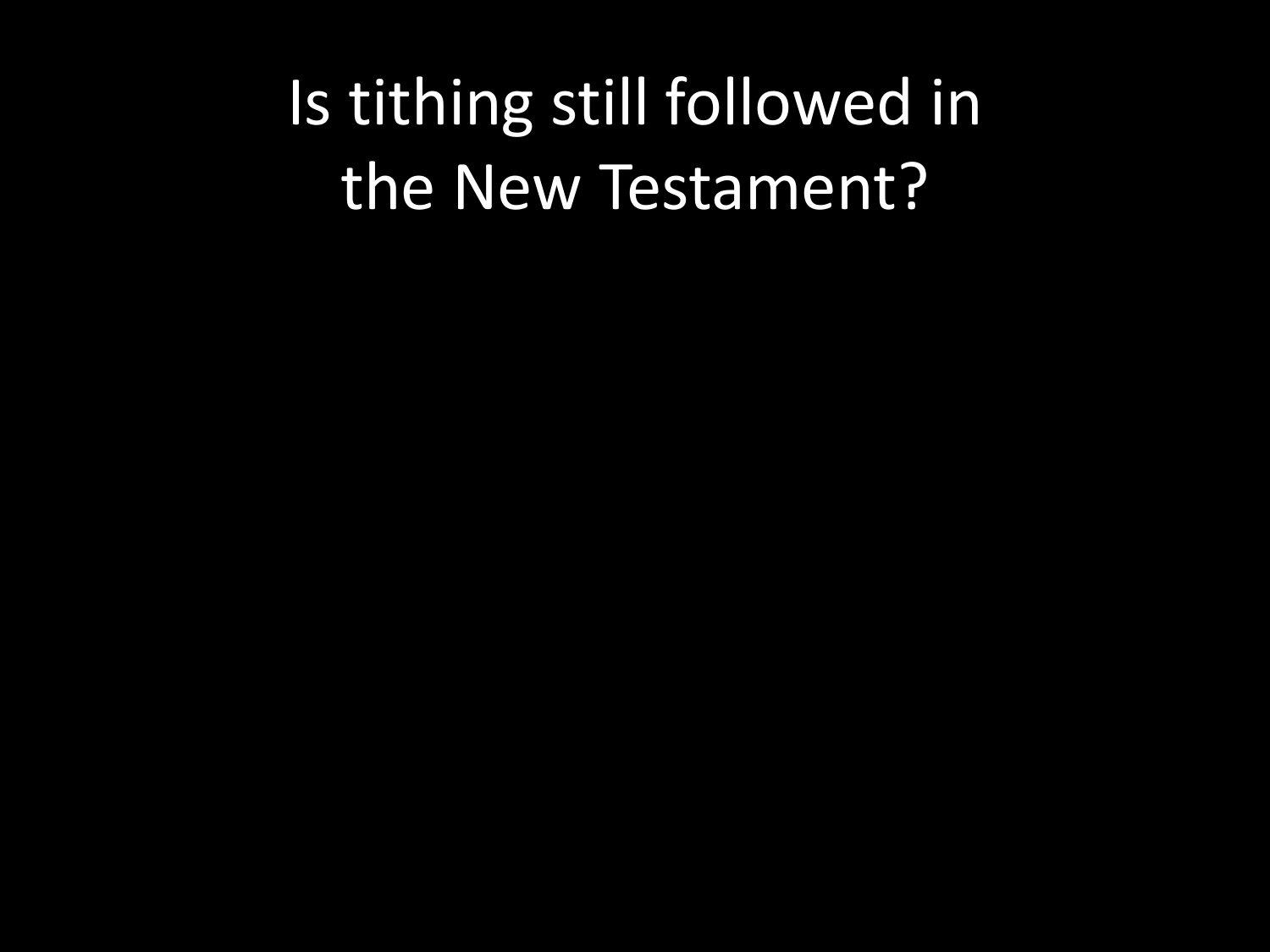Is tithing still followed in the New Testament?

You must each decide in your heart how much to give. And don't give reluctantly or in response to pressure. "For God loves a person who gives cheerfully." 2 Corinthians 9:7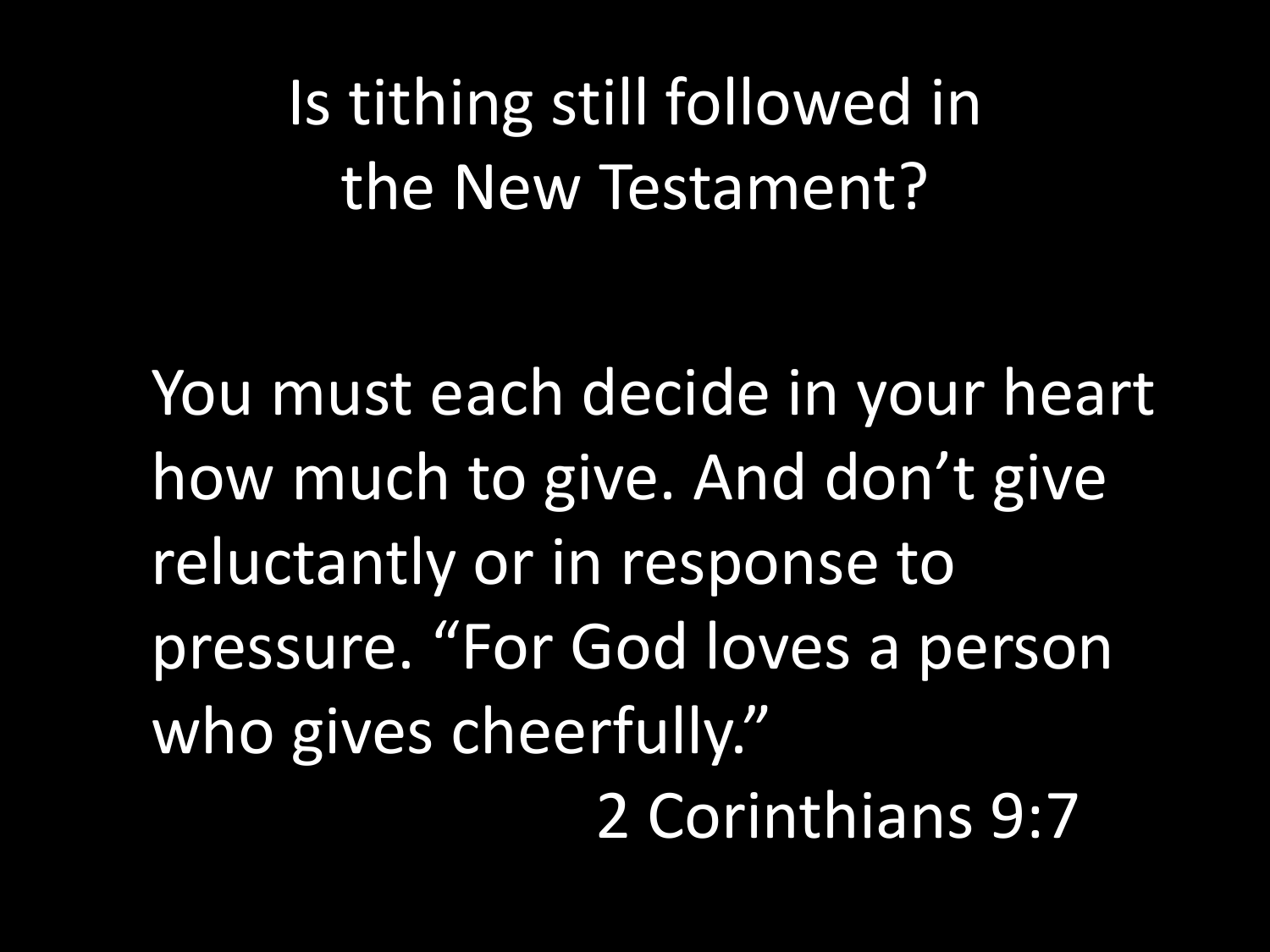Is tithing still followed in the New Testament?

For I can testify that they gave not only what they could afford, but far more. And they did it of their own free will. They begged us again and again for the privilege of sharing in the gift for the believers in Jerusalem. They even did more than we had hoped, for their first action was to give themselves to the Lord and to us, just as God wanted them to do. 2 Corinthians 8:3-5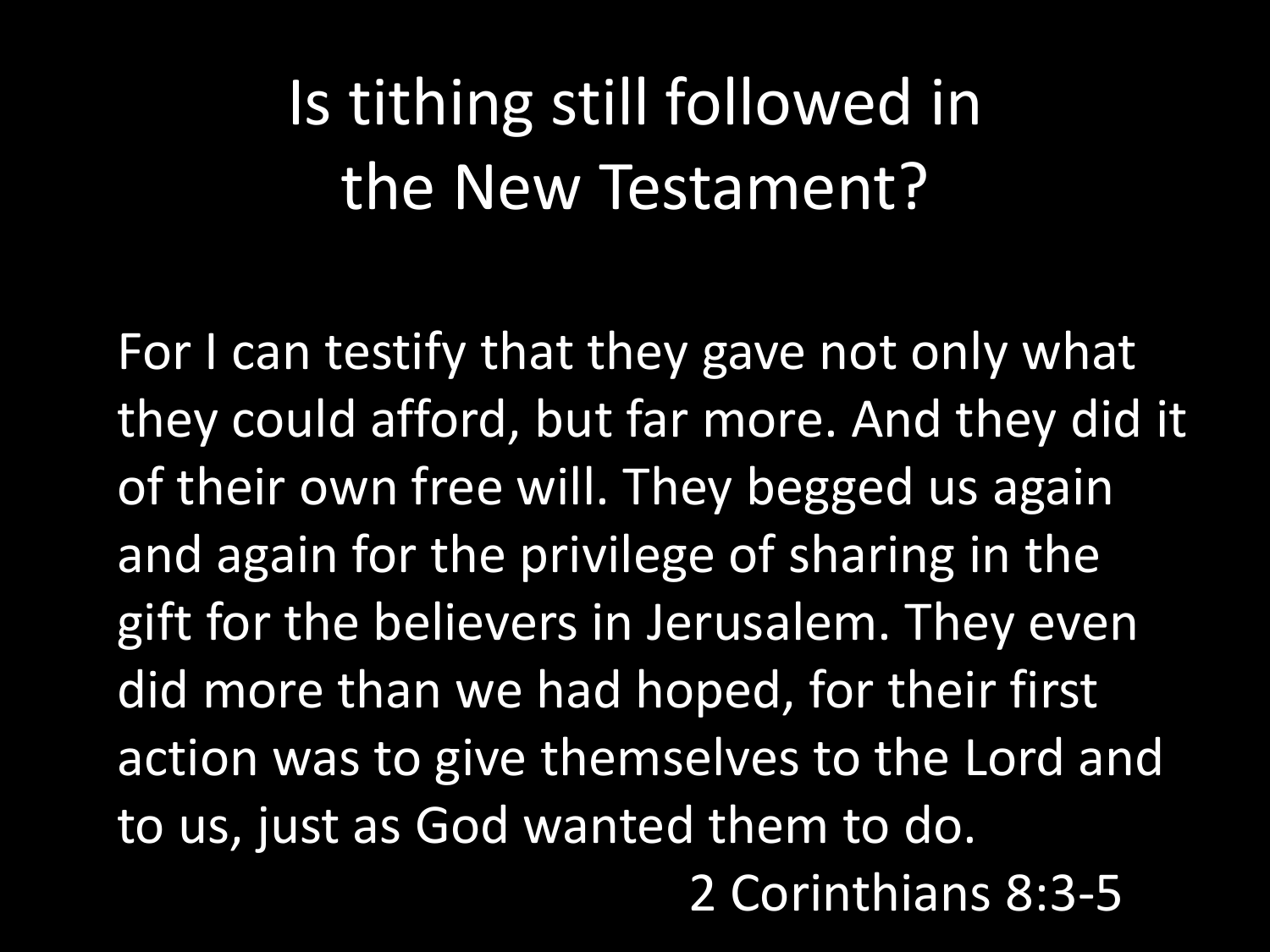"You can love God and have money, but you can't love money and have God"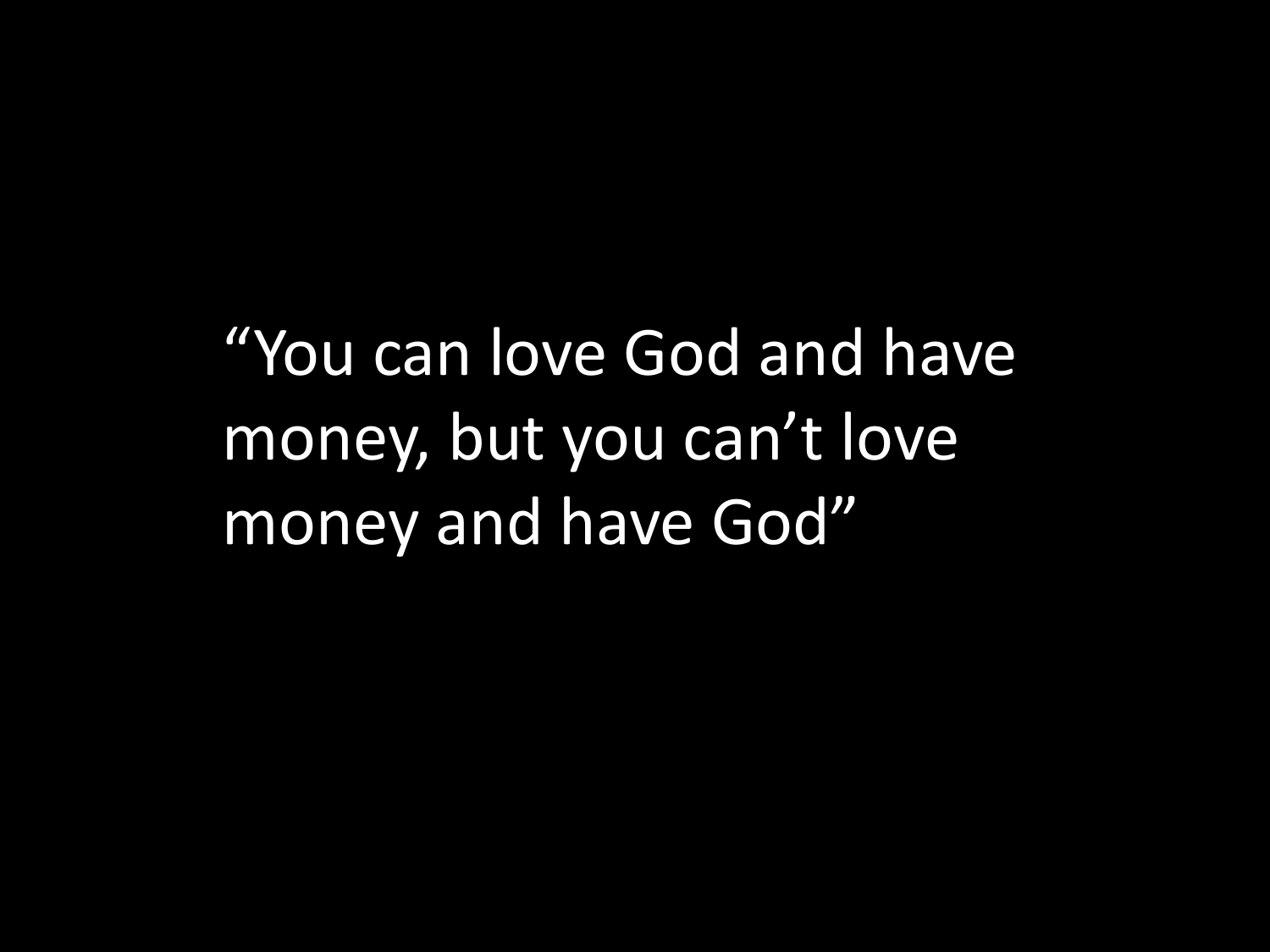### When should I give?

On the first day of the week, each of you is to set something aside and save in keeping with how he is prospering, so that no collections will need to be made when I come.

1 Corinthians 16:2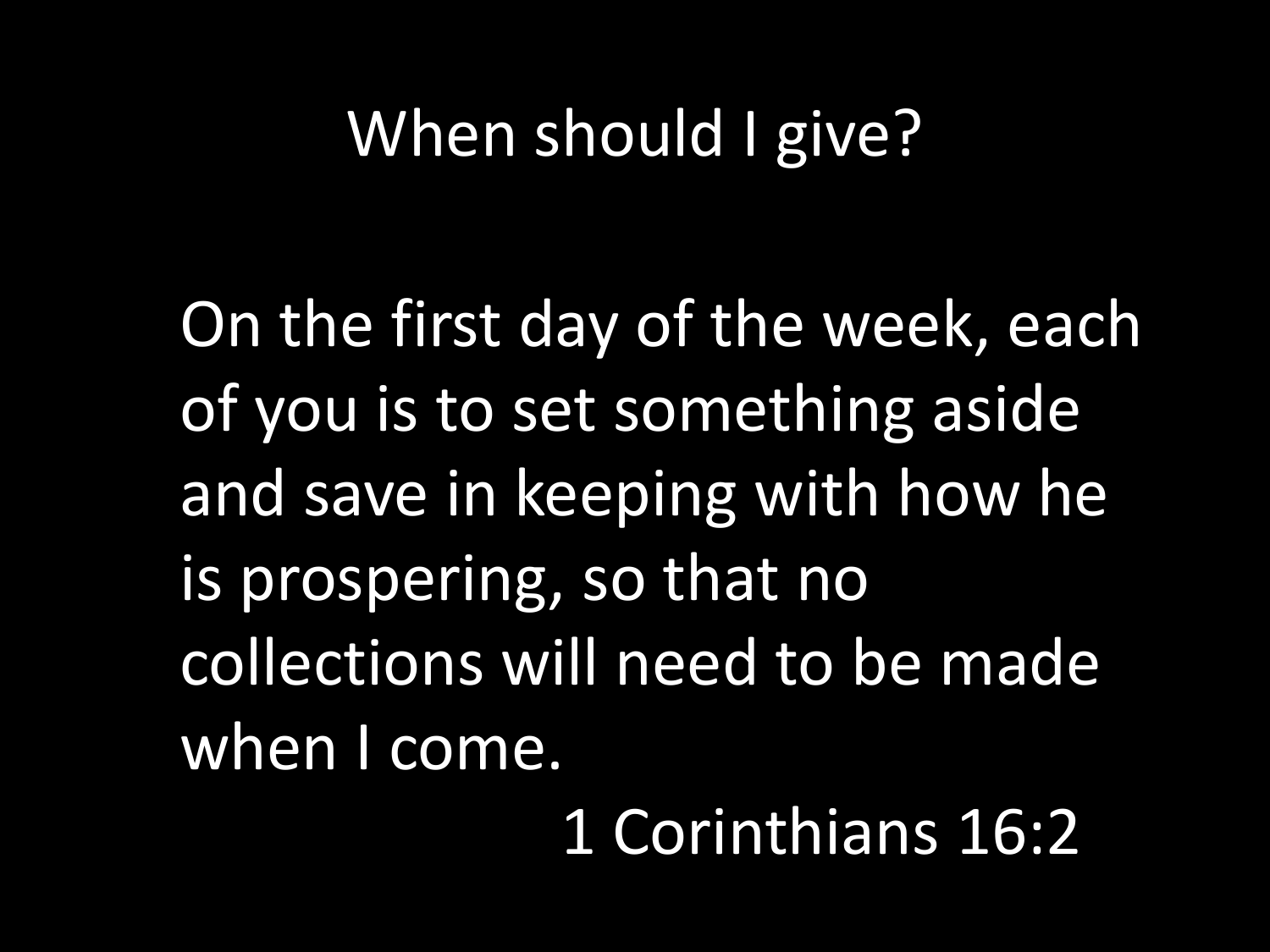Do I still give even when I'm in debt?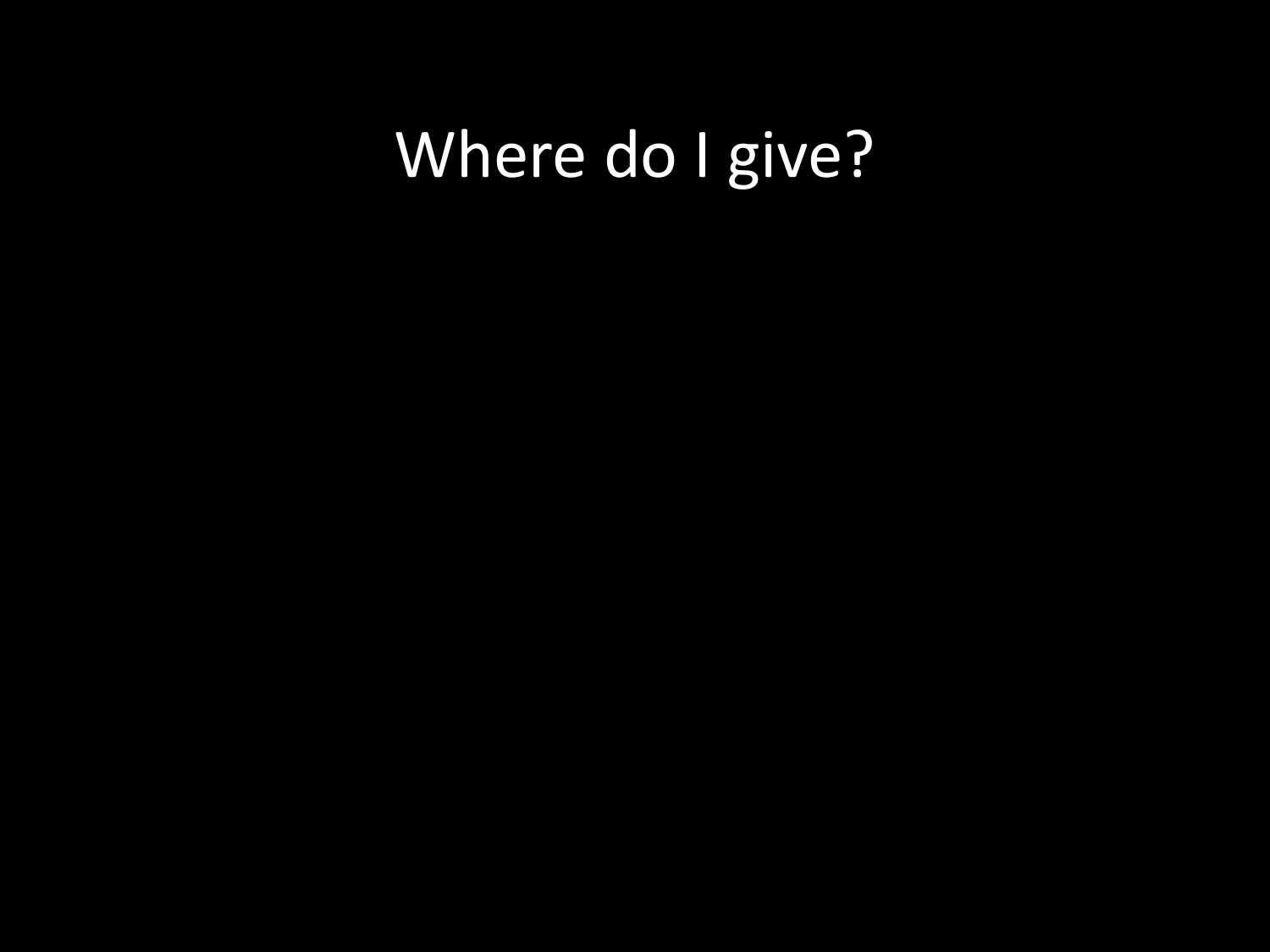God's purpose in all this was to use the church to display his wisdom in its rich variety to all the unseen rulers and authorities in the heavenly places.

Ephesians 3:10 (NLT)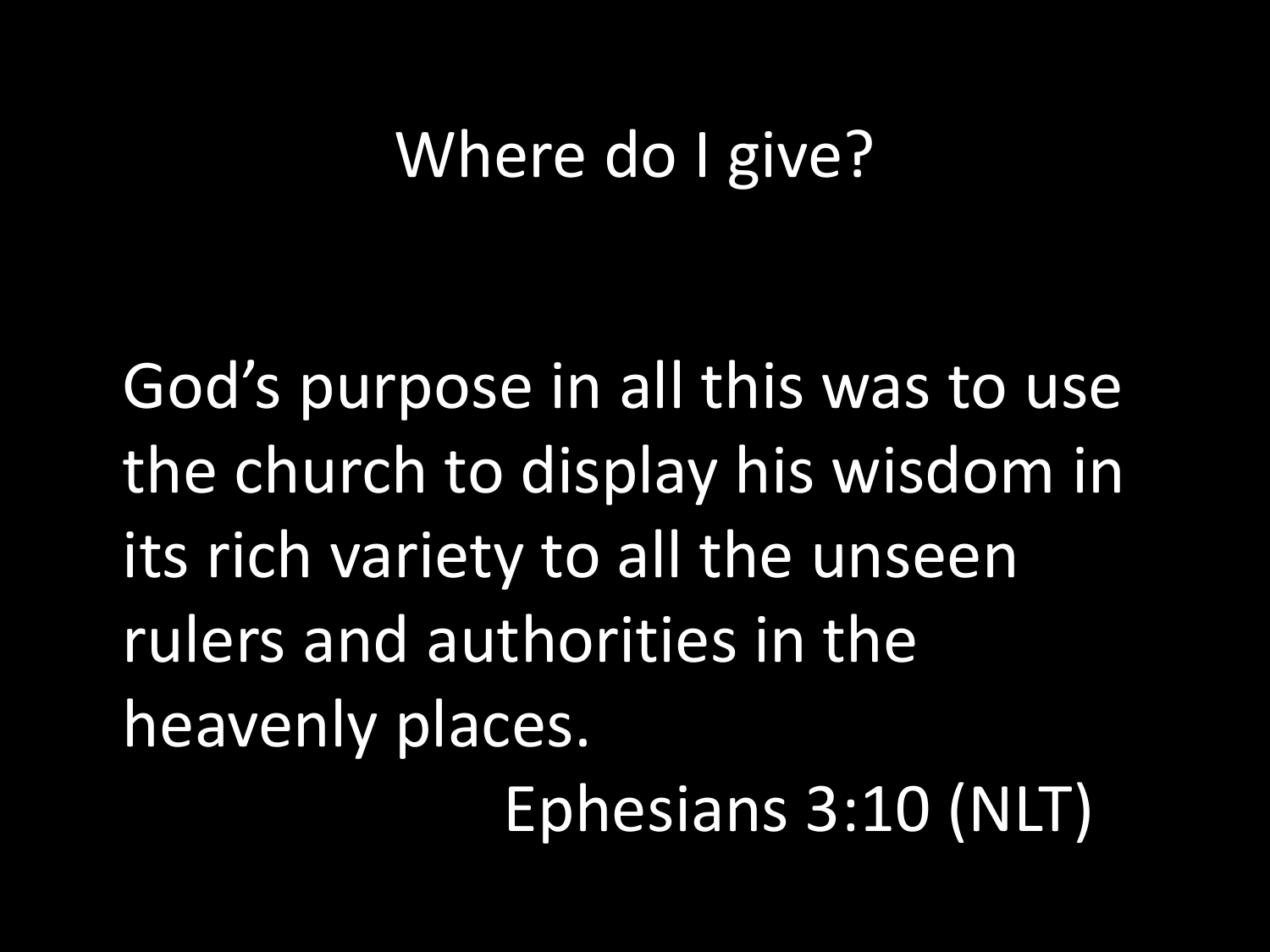If you help the poor, you are lending to the Lord— and he will repay you! Proverbs 19:17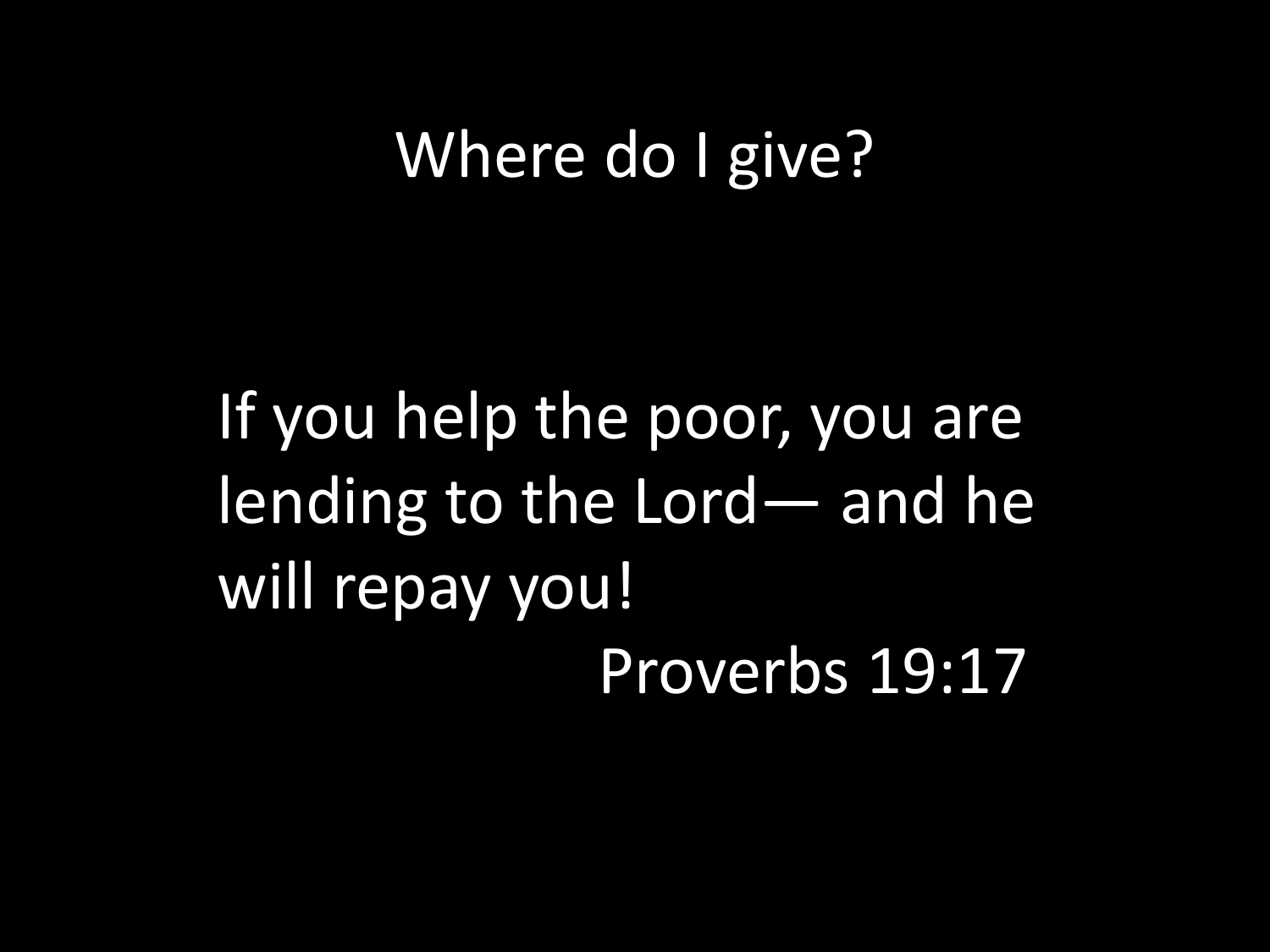All authority has been given to me in heaven and on earth. Go, therefore, and make disciples of all nations, baptizing them in the name of the Father and of the Son and of the Holy Spirit, teaching them to observe everything I have commanded you. Matthew 28:18-20